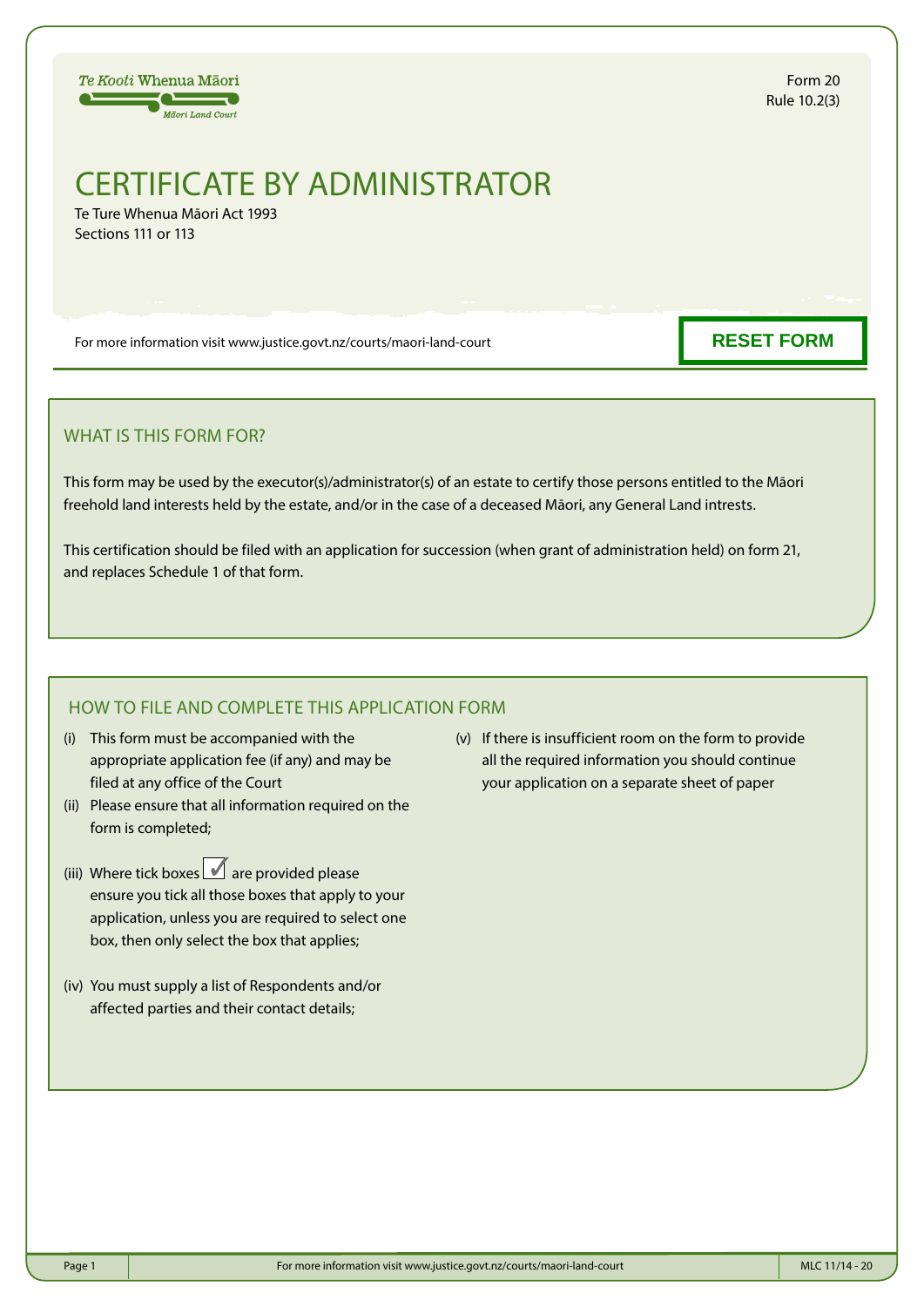| Please select one District                                                                                               | Taitokerau                                                                                                                          | Waikato Maniapoto                                                                                                                                                                                                                        |            | Waiariki      |
|--------------------------------------------------------------------------------------------------------------------------|-------------------------------------------------------------------------------------------------------------------------------------|------------------------------------------------------------------------------------------------------------------------------------------------------------------------------------------------------------------------------------------|------------|---------------|
| Tairāwhiti                                                                                                               | Tākitimu                                                                                                                            | Aotea                                                                                                                                                                                                                                    |            | Te Waipounamu |
|                                                                                                                          |                                                                                                                                     | NAME OF DECEASED/OWNER: (List all possible names that the deceased/owner may have been known by including any aliases)                                                                                                                   |            |               |
| CERTIFICATE BY EXECUTOR(S)/ADMINISTRATOR(S):                                                                             |                                                                                                                                     |                                                                                                                                                                                                                                          |            |               |
|                                                                                                                          |                                                                                                                                     |                                                                                                                                                                                                                                          |            |               |
|                                                                                                                          |                                                                                                                                     | certify that the person(s) named and described in the Schedule attached to this document are entitled to succeed<br>to the beneficial interests in the land described in that Schedule, and that each person is to receive the shares or |            |               |
|                                                                                                                          | proportion of shares set out opposite the name of that person.                                                                      |                                                                                                                                                                                                                                          |            |               |
| Select the statement that applies.                                                                                       |                                                                                                                                     |                                                                                                                                                                                                                                          |            |               |
| by virtue of a will.                                                                                                     | on intestacy pursuant to section 108(5) or 109 of Te Ture Whenua Māori Act 1993.<br>on intestacy under the Administration Act 1969. |                                                                                                                                                                                                                                          |            |               |
|                                                                                                                          |                                                                                                                                     | Dated:                                                                                                                                                                                                                                   | $\sqrt{2}$ | $\sqrt{2}$    |
|                                                                                                                          |                                                                                                                                     | Dated:                                                                                                                                                                                                                                   | $\prime$   | $\prime$      |
|                                                                                                                          |                                                                                                                                     |                                                                                                                                                                                                                                          |            |               |
| Signature of executor/administrator<br><b>Signature of Witness</b><br>Capacity of Witness:<br><b>Address of Witness:</b> |                                                                                                                                     |                                                                                                                                                                                                                                          |            |               |
| Signature of executor/administrator                                                                                      |                                                                                                                                     | Dated:                                                                                                                                                                                                                                   | $\prime$   | $\prime$      |
|                                                                                                                          |                                                                                                                                     | Dated:                                                                                                                                                                                                                                   | $\prime$   | $\prime$      |
| <b>Signature of Witness</b><br>Capacity of Witness:                                                                      |                                                                                                                                     |                                                                                                                                                                                                                                          |            |               |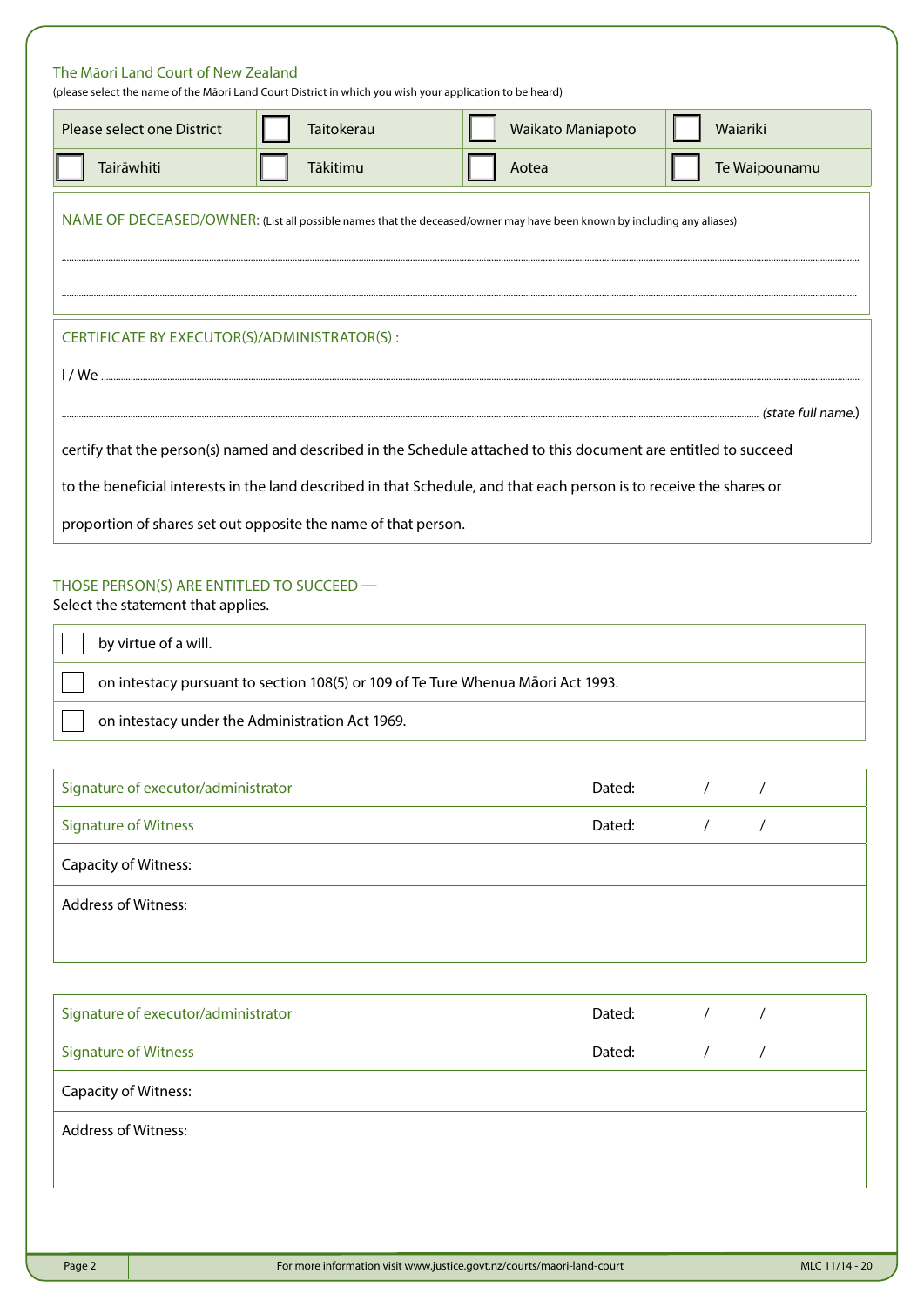| Page 3                                                                 | Land / Block | Shares to be<br>vested | Proportion to<br>be vested | Name and address of beneficiary | Releationship to<br>deceased | Māori or<br>General<br>Land? | <b>SCHEDULE OF</b> |
|------------------------------------------------------------------------|--------------|------------------------|----------------------------|---------------------------------|------------------------------|------------------------------|--------------------|
|                                                                        |              |                        |                            |                                 |                              |                              |                    |
|                                                                        |              |                        |                            |                                 |                              |                              |                    |
|                                                                        |              |                        |                            |                                 |                              |                              |                    |
|                                                                        |              |                        |                            |                                 |                              |                              | LAND INTERESTS     |
| For more information visit www.justice.govt.nz/courts/maori-land-court |              |                        |                            |                                 |                              |                              |                    |
|                                                                        |              |                        |                            |                                 |                              |                              |                    |
|                                                                        |              |                        |                            |                                 |                              |                              |                    |
|                                                                        |              |                        |                            |                                 |                              |                              |                    |
|                                                                        |              |                        |                            |                                 |                              |                              |                    |
|                                                                        |              |                        |                            |                                 |                              |                              |                    |
|                                                                        |              |                        |                            |                                 |                              |                              |                    |
|                                                                        |              |                        |                            |                                 |                              |                              |                    |
| MLC 11/14-20                                                           |              |                        |                            |                                 |                              |                              |                    |
|                                                                        |              |                        |                            |                                 |                              |                              |                    |